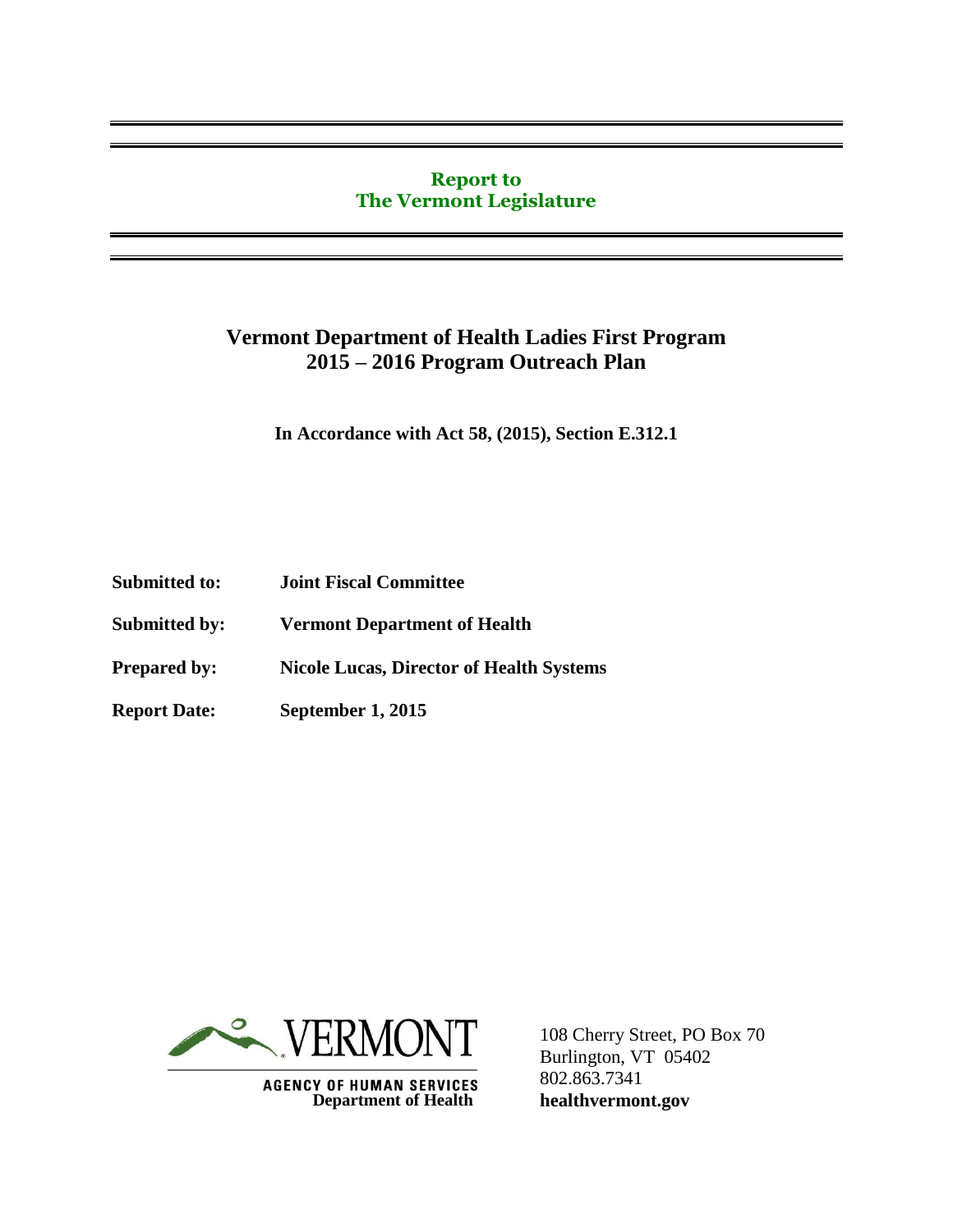# **Table of Contents**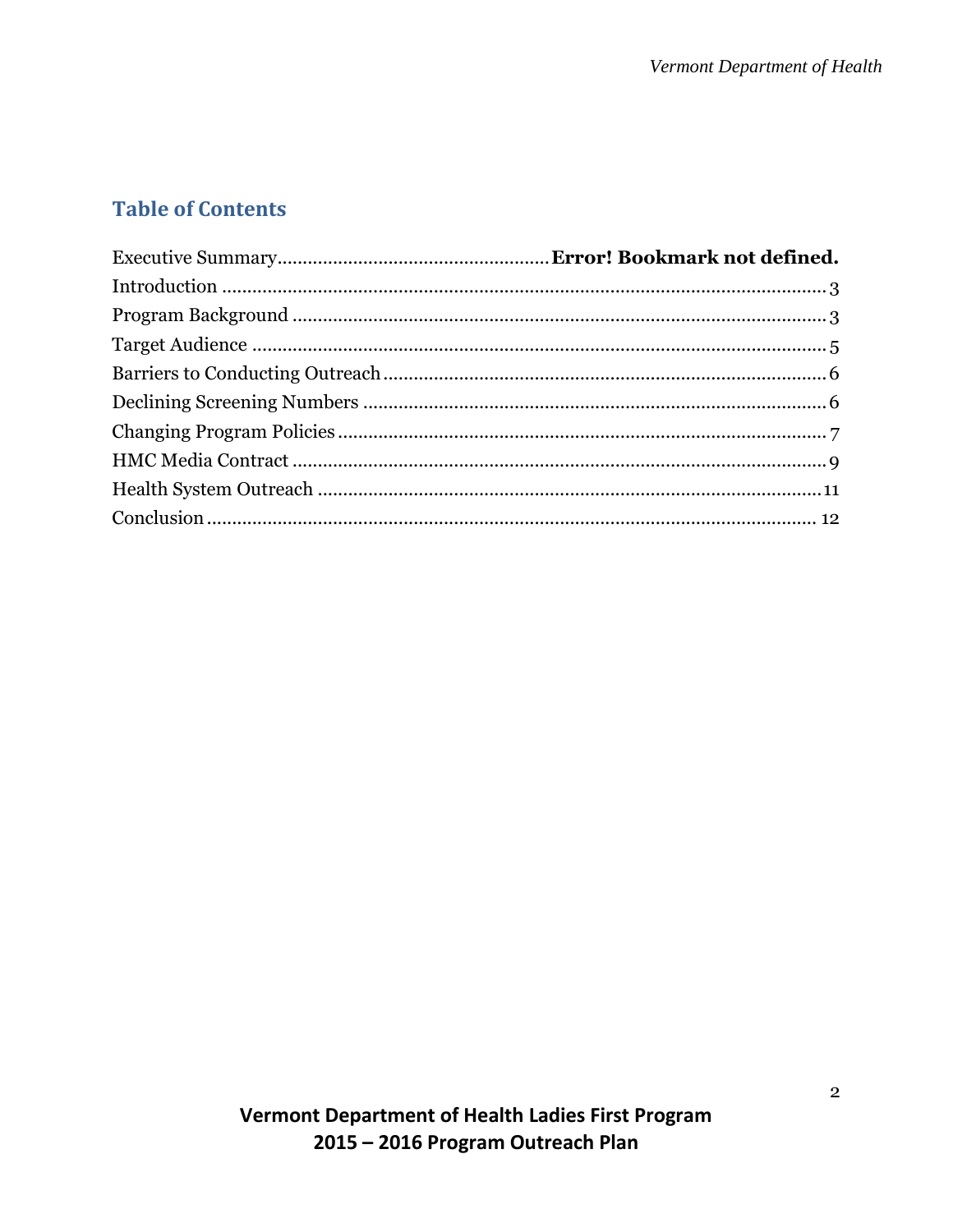### **Vermont Department of Health Ladies First Program 2015 – 2016 Program Outreach Plan**

#### <span id="page-2-0"></span>**Introduction**

The 2015 Appropriations Act directed the Commissioner of Health to develop a marketing plan for the Ladies first Program (Act 58, 2015, Section E.312.1). The plan, due to the Joint Fiscal Committee on September 1, 2015, is required to demonstrate appropriate integration with other marketing and outreach efforts of the Department of Health. This document presents this plan and a discussion of strategies for program implementation during the upcoming years.

## <span id="page-2-1"></span>**Program Background**

The Ladies First (LF) program is funded primarily by federal funds granted to the Department of Health from the Centers for Disease Control (CDC). Depending on funding availability, LF sometimes receives funding from the Susan G. Komen Foundation of New Hampshire and Vermont. Komen funding represents a very small proportion of the program's budget. The program was awarded \$1,304,000 in CDC funds for FY16 and \$28,000 in Komen funds for the period of April 1, 2015 – March 31, 2016.

Ladies First is housed at the Department of Health central office in Burlington, VT. The program is staffed by the following positions: Program Director (.3 FTE); Program Coordinator (1.0 FTE); Case Managers (1.8 FTE); Chronic Disease Nutritionist (1.0 FTE); Data and Reporting Coordinator (1.0 FTE); and Program Administrative Assistant (1.0 FTE).

Ladies First's mission is to reduce the social, economic and individual impact of cancer and heart disease and to save lives through heart health screenings and early detection of breast and cervical cancers.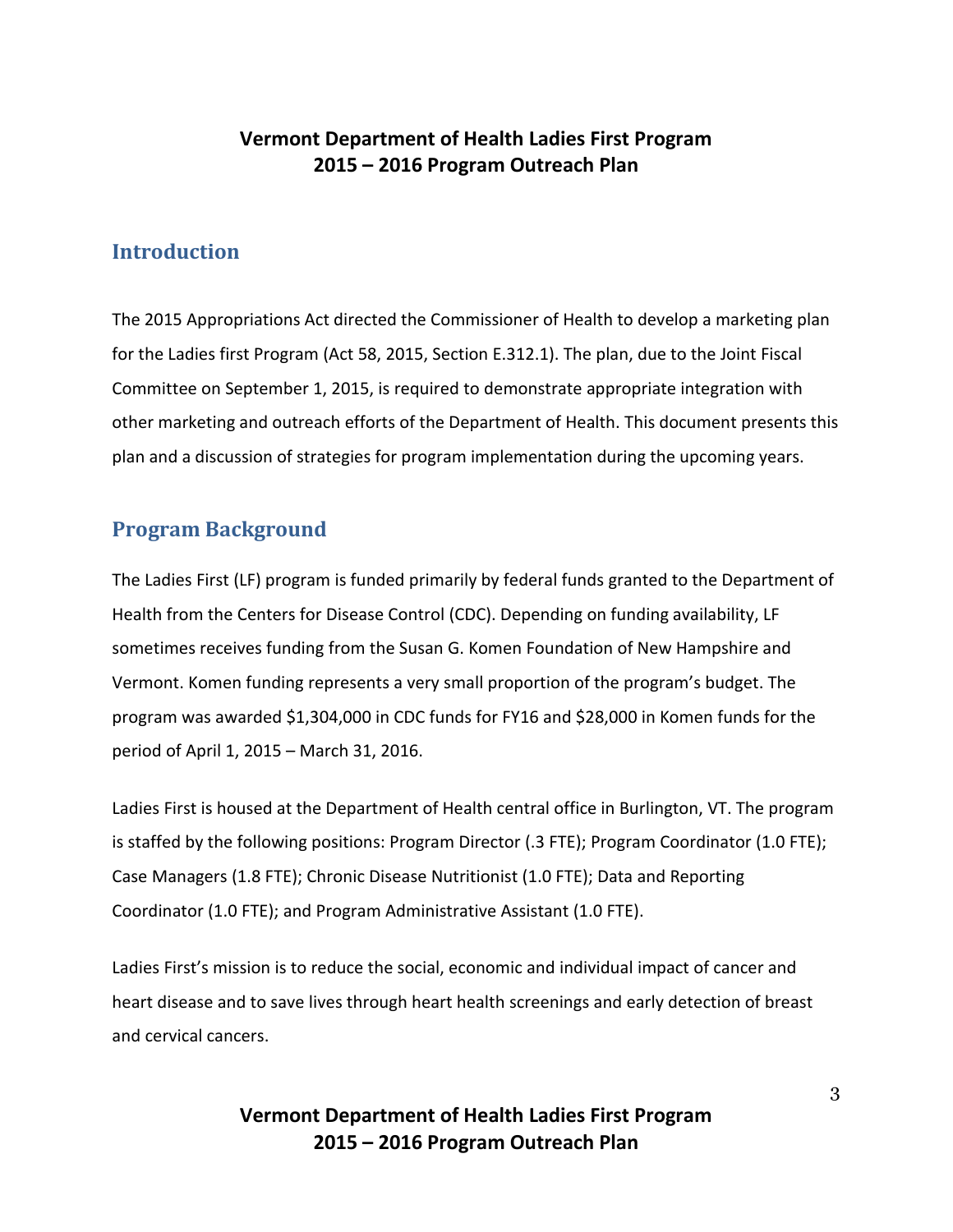The program removes barriers to breast and cervical cancer and heart health prevention services by providing free screening, diagnostic and case management services, as well as referral to treatment available through the Breast and Cervical Cancer Treatment Program (BCCTP) at the Department of Health Access (DVHA).

Approximately 60% of members are referred to the program by their provider. Ladies First works closely with the network of Federally Qualified Health Clinics (FQHCs), Free Clinics, Planned Parenthood Clinics, and some private practices. The program provides sub-awards to FQHCs and Free Clinics through the state's grant and contract system. Ladies First sub-award dollars fund outreach, enrollment, patient navigation, care coordination, and quality improvement activities in these clinics. Ladies First and community clinic shared goals include identifying women eligible for the program, increasing preventive screening across the clinics' entire patient populations, ensuring that quality breast and cervical cancer screening and diagnostic care takes place, and increasing use of effective and sustainable health systems in partner clinics.

To reach women not being served by community clinics, LF conducts outreach and recruitment activities targeted at low income Vermont women. The goals of these outreach activities are to maximize awareness of the program, increase program enrollment and raise awareness about the importance of being screened.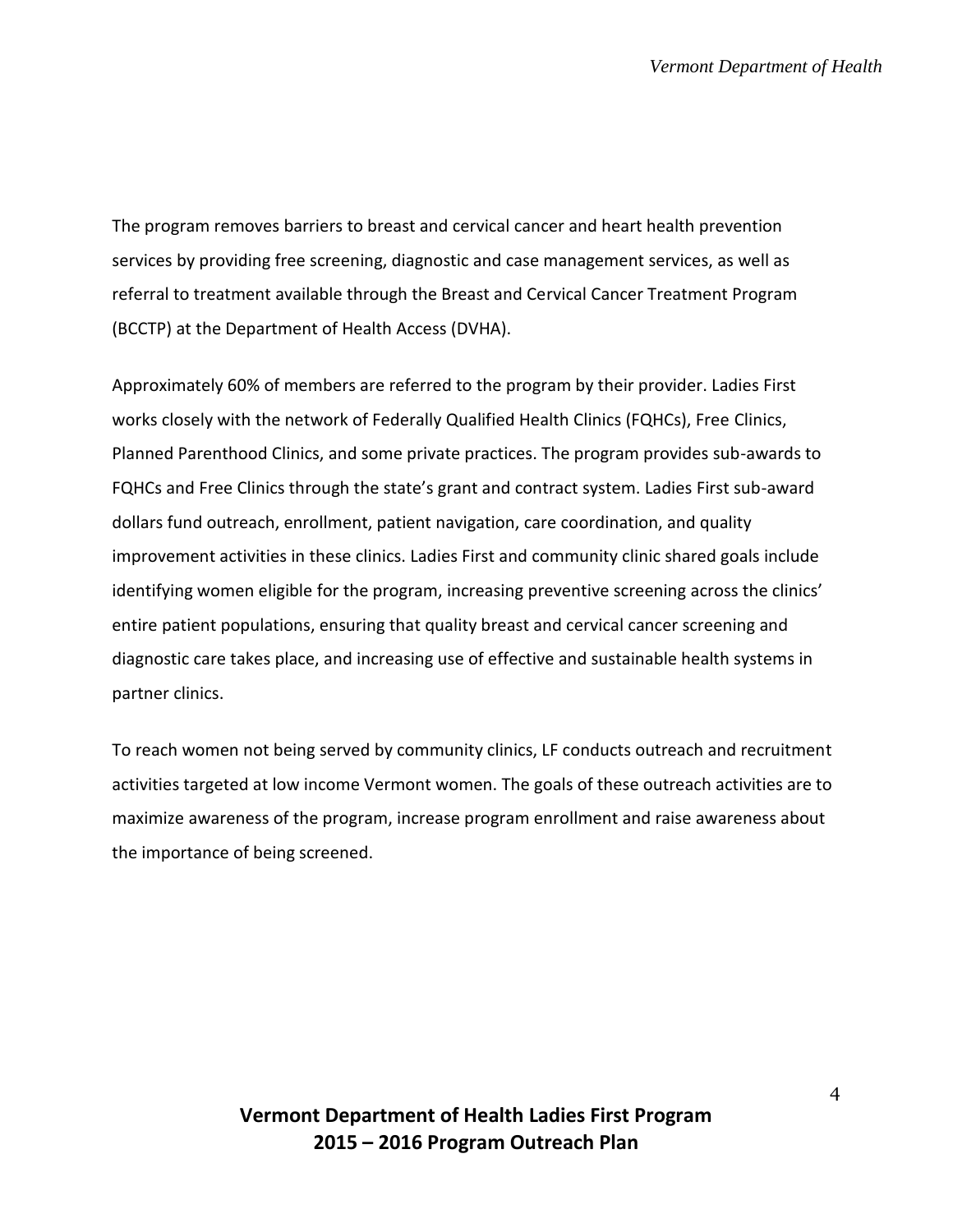# <span id="page-4-0"></span>**Target Audience**

The program serves women under 250% of the Federal Poverty Level (FPL) who face significant barriers to receiving health care. The program fulfills its mission by engaging in the following activities:

- Providing grants to Federally Qualified Health Centers (FQHCs) and Free Clinics to identify and enroll eligible women into the program;
- Funding staff time in those community clinics to conduct panel management and patient navigation activities across the entire patient population to identify clients due for screening and ensure appropriate screening and diagnostic services are completed;
- Educating providers about LF, evidenced-based guidelines, and clinical policy updates;
- Providing free clinical breast exams and mammograms to LF members and uninsured or underinsured women;
- Paying for appropriate diagnostic services LF members and uninsured or underinsured women;
- Removing cost barriers to women on Qualified Health Plans through Health Connect and other high deductible programs who face a financial barrier to care due to cost sharing, a deductibles, or other financial or access barriers by paying for co-pays and / or towards deductibles;
- Providing Case Management services to women with abnormal results;
- Providing care-transfer services from LF to the BCCTP for members with a cancer diagnosis;
- Applying outreach strategies such as radio ads, social media posts, participation at community events, and placing information in providers offices, to engage traditionally underserved and vulnerable populations around breast cancer screening.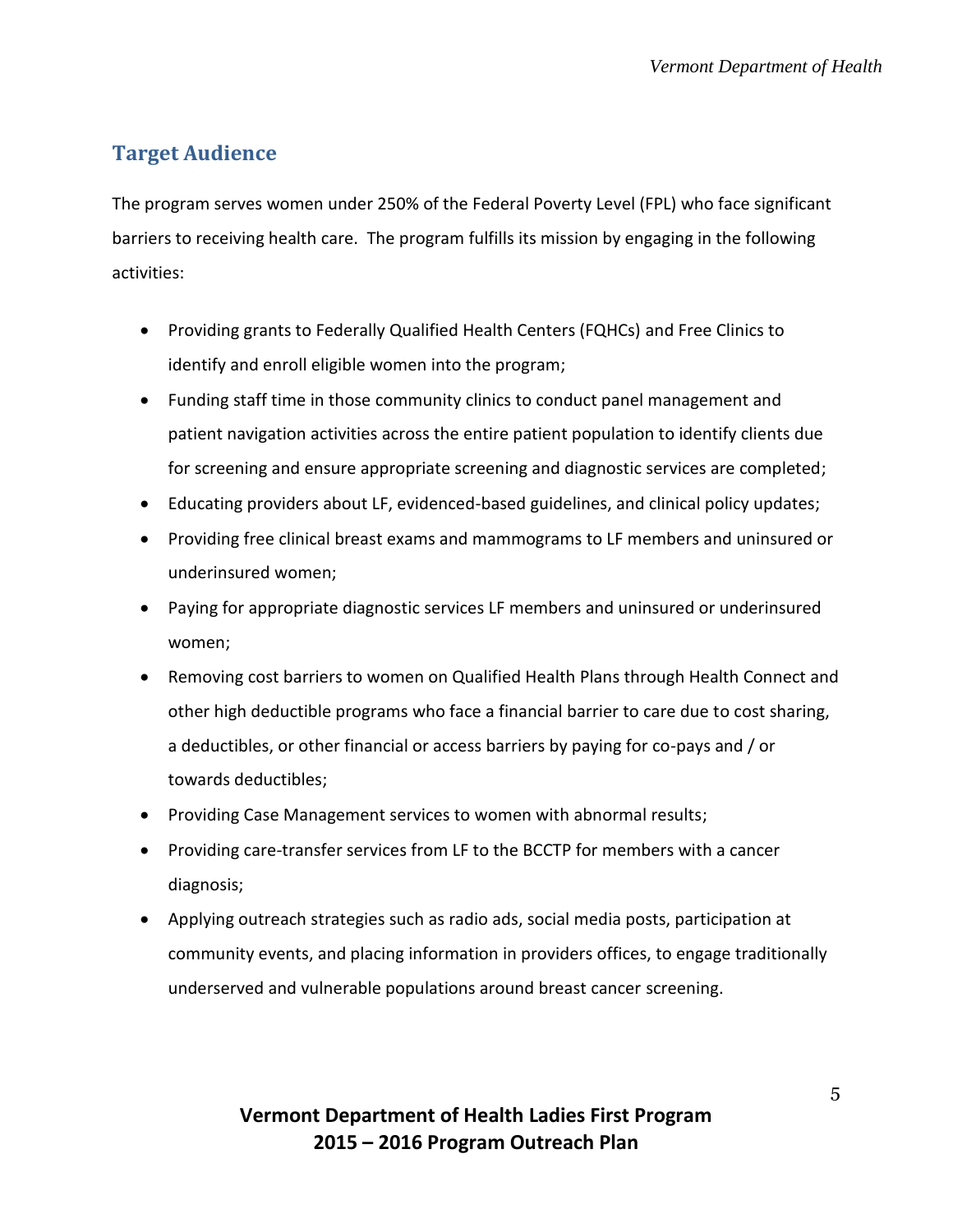## <span id="page-5-0"></span>**Barriers to Conducting Outreach**

A factor which greatly inhibited the program's outreach capabilities was budget restrictions from the CDC which required that the program spend at least 60% of its program budget on *direct clinical services* and the other 40% on staffing, program administration, outreach, supplies, transportation, travel and more. **This "60/40" split was eliminated for FY16; however, it is unclear whether it will be reinstated in FY17.**

# <span id="page-5-1"></span>**Declining Screening Numbers**

From approximately 2007 to present, the program has seen a consistent decline in the number of women served each year (see Table 1 below).

This has resulted in the program paying for fewer direct services (such as mammograms and pap tests), and in an increase in women enrolling in other programs such as Medicaid and Health Connect. In particular, the program saw a significant decline in 2007-2008 when Catamount Health took effect, and again in 2015 following implementation of Medicaid expansion and Vermont Health Connect Plans. Furthermore, between 2005 and 2009, the number of regional Health Department staff conducting outreach and on-the-ground community activities promoting the program declined. This was due to a reduction in program funds and restructuring of staff duties in those offices.

| Year                  | Mammograms provided | Pap tests Provided |
|-----------------------|---------------------|--------------------|
| June 2007 - June 2008 | 1183 mammograms     | 1096 pap tests     |
| June 2008 - June 2009 | 756 mammograms      | 647 pap tests      |
| June 2009 - June 2010 | 713 mammograms      | 637 pap tests      |
| June 2010 - June 2011 | 481 mammograms      | 404 pap tests      |
| June 2011 - June 2012 | 421 mammograms      | 461 pap tests      |
| June 2012 - June 2013 | 397 mammograms      | 339 pap tests      |
| June 2013 - June 2014 | 291 mammograms      | 183 pap tests      |
| June 2014 - June 2015 | 218 mammograms      | 144 pap tests      |

**Table 1 – Ladies First Annual Screening Numbers**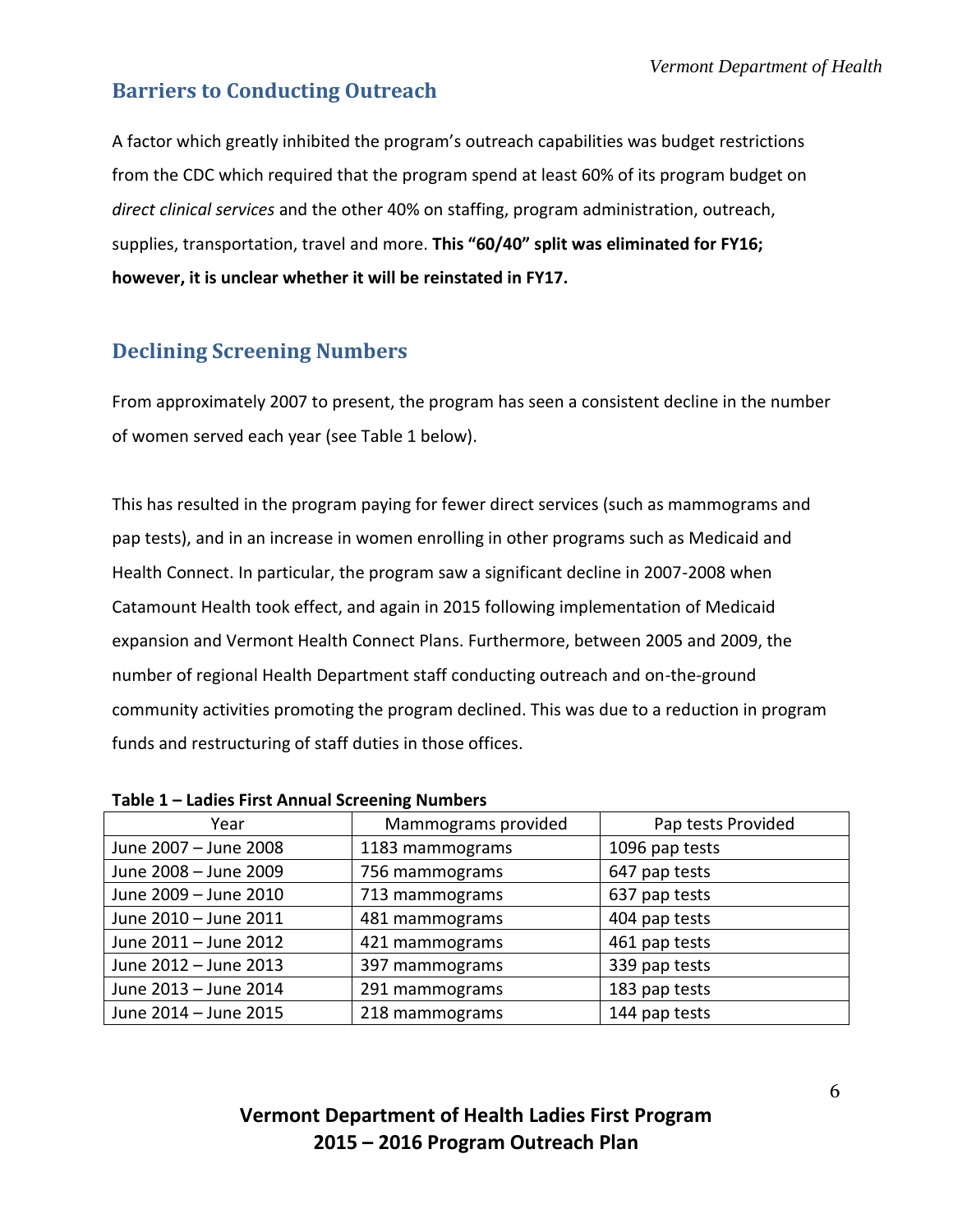The numbers presented above reflect the decline in the provision of screening services by the Ladies First Program over the last several years. It should be noted that the screening rates for breast and cervical cancer did not drop significantly during this period – these numbers reflect the services paid for by Ladies First. During this period many women who were previously on Ladies First enrolled in Catamount Health and Vermont Health Access Plan, and later in Expanded Medicaid and Vermont Health Connect.

It should also be noted that these numbers do not reflect office visits for clinical breast exams and pelvic exams, heart health screening, care coordination and case management activities, diagnostic services, and transfer to cancer treatment that the program provides to Ladies First members.

## <span id="page-6-0"></span>**Changing Program Policies**

Three important policy changes have occurred which have had and will continue to have a significant impact on Ladies First operations:

- 1. Effective July 1, 2014**,** LF obtained permission from CDC to co-enroll women on Health Connect (or other insurance programs with cost barriers) into Ladies First in order to help such women with the cost-sharing associated with diagnostic care and/or any services which present a cost barrier for a member.
- 2. Effective July 1, 2015, the program received permission to fund community clinics to conduct panel management and patient navigation activities across entire patient panels, including Medicaid women, Health Connect members, uninsured, underinsured, and Ladies First members. While the program may not pay for direct clinical services that Medicaid or another program covers, it can pay for navigation and other services that will ensure more women are screened and that appropriate follow up care is completed if needed.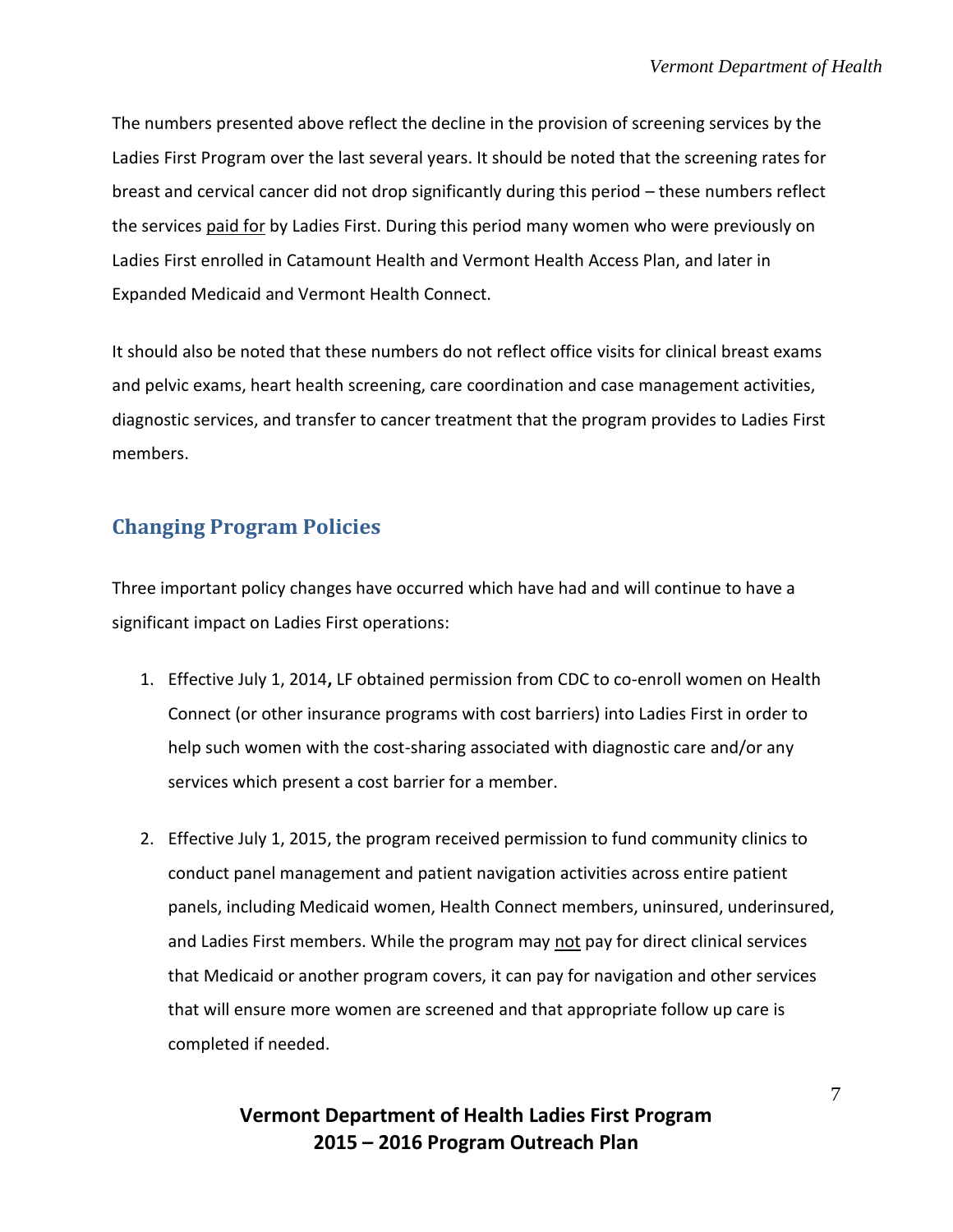3. Effective July 1, 2015, the 60/40 budget restriction was lifted, which will provide the program with some flexibility in conducting outreach activities.

It is anticipated that the impact of these policy changes will affect Vermont women in the following ways:

- 1. Expanded patient navigation activities will help the program reach more women and ensure more women are screened. While Ladies First may not be paying for many more services, they will have the ability to reach many more women.
- 2. Benefits of Co-enrollment:
	- a. When a woman has moved from a screening to a diagnostic situation, she is no longer in a situation where there are no co-pays or deductibles. Ladies First can step in at that point and a) pay the co-pay; b) cover the deductible; or c) pay for the service (up to the Medicare Part B rate) and ensure payments are applied towards the deductible (NOTE: Ladies First does not cover premiums).
	- b. The Heart Health side of our program is also able to provide lifestyle services, such as free Weightwatchers or Curves Complete memberships to women who have identified with a BMI over 25 (this is a benefit that is not covered by Health Connect or private programs, and which could save the state dollars in the future).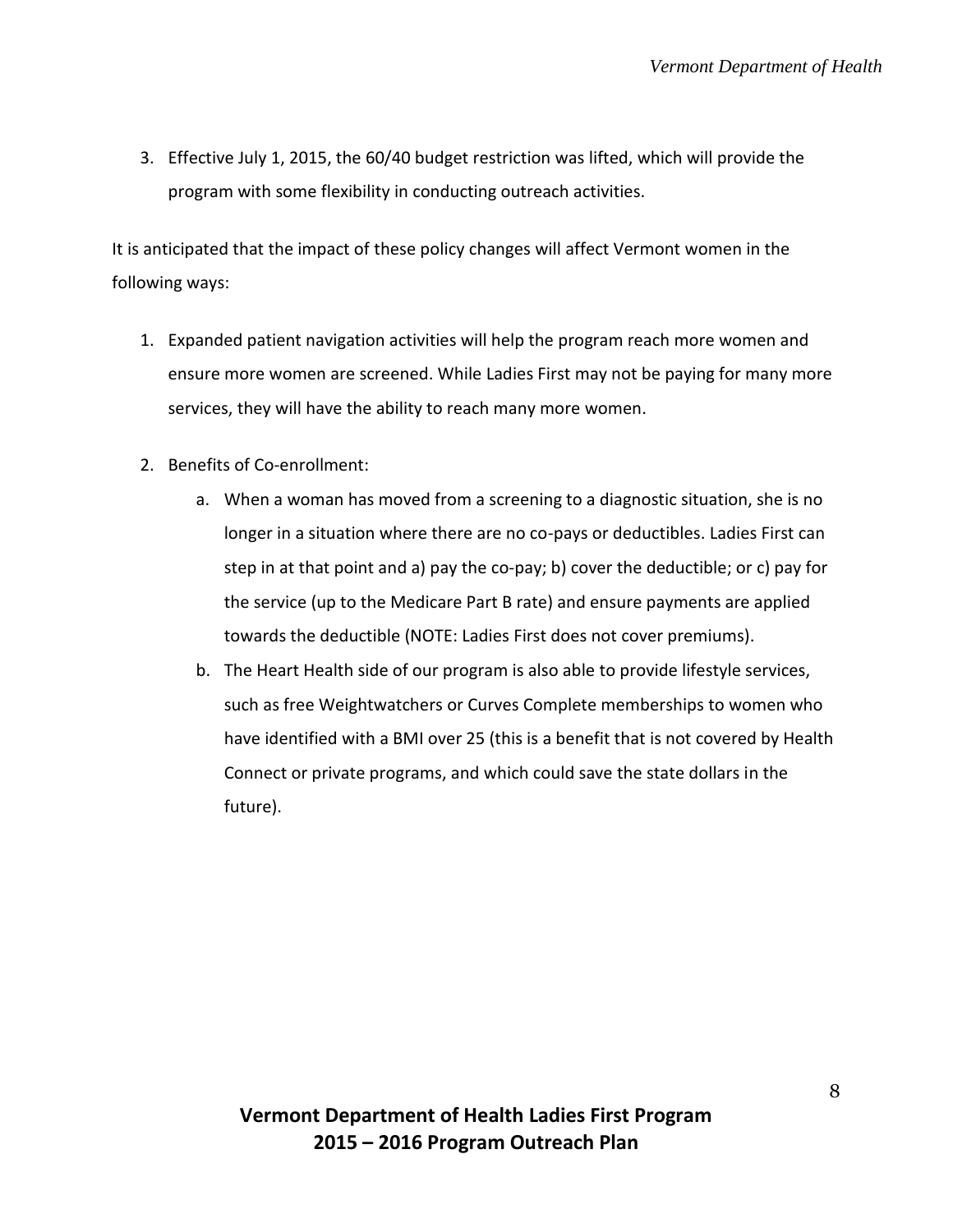#### <span id="page-8-0"></span>**Ladies First 2015/ 2016 Outreach and Communications Planning**

## **HMC Media Contract**

As noted above, with the program's budget restrictions being softened in FY16, Ladies First has allocated a proportion of the budget to fund a contract with a communications firm. The program is working with HMC Media of Richmond, VT (the same firm that Health Connect uses to ensure efforts are aligned) and expects to receive the following contract deliverables:

- 1. Development of an 18 month Communications and Outreach plan to include strategies for:
	- a. Social media (Facebook; twitter)
	- b. Paid media (Print media, google ads, and radio ads)
	- c. Earned media (news interviews, articles in town newspapers)
	- d. Provider Education
	- e. Community relations and special events
	- f. Alignment with Agency outreach efforts, with specific focus on Medicaid and Health Connect
- 2. Development of a promotional platform that can be used across mediums (print and electronic) to promote the program to funders and the public. It is anticipated that the promotional piece will incorporate member testimonials, highlights regarding the program's services, and why co-enrollment is important.

#### **Public Outreach**

*Rack cards and collateral:* In 2013, the program worked with the Department of Health Communication Office to "re-brand" the program.

Design and materials that were created included a new logo and tagline, rack cards, program brochures, letterhead and consumer website. Throughout the year program brochures and rack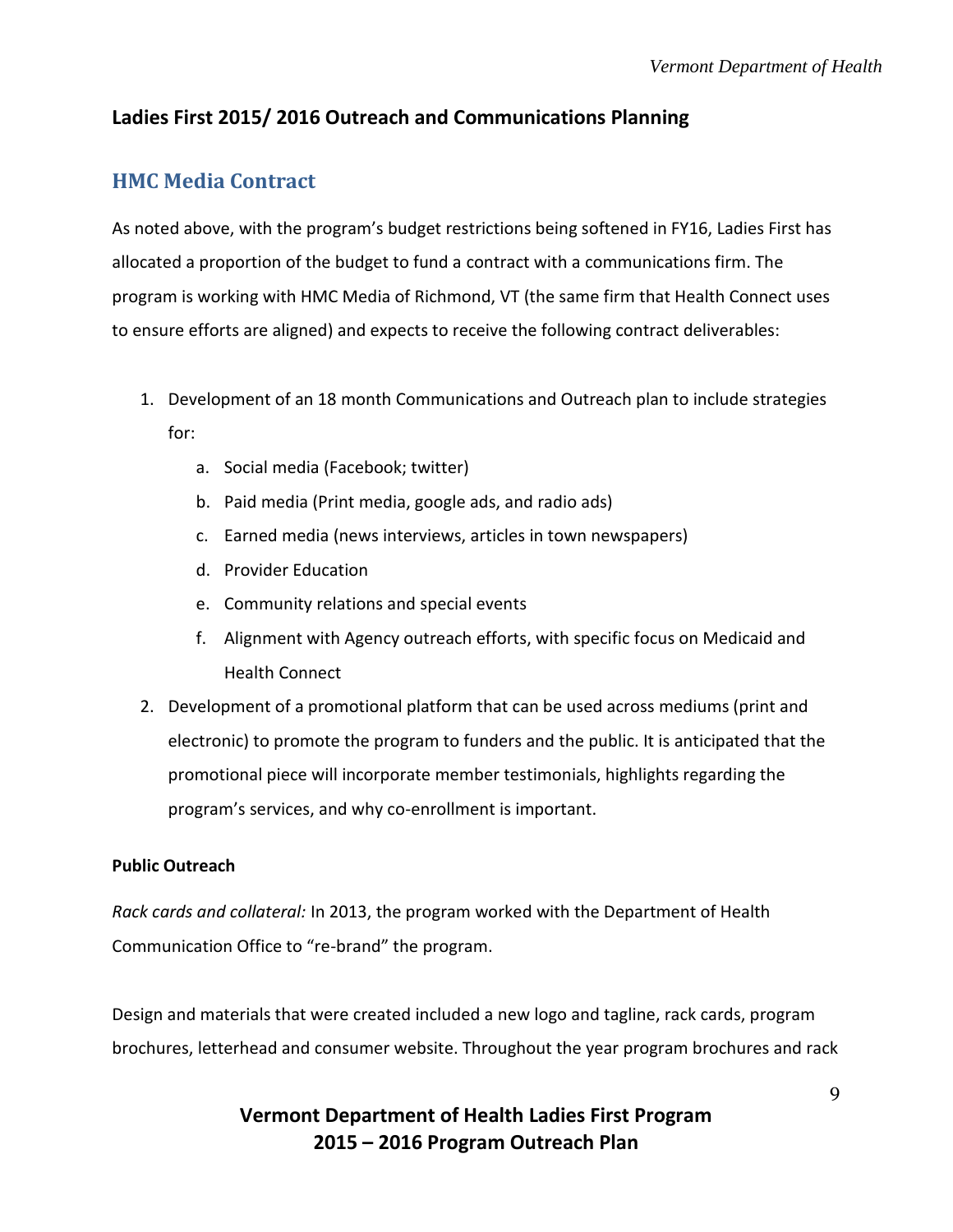#### *Vermont Department of Health*

cards are distributed to primary care providers, hospitals, community clinics, community locations (e.g. grocery stores, malls) to promote the program in public places across the state.

*Free Screening Days:* In FY16, the program will be working with partners to conduct or assist with three free screening days in different regions of the state. These will take place in Addison County, Bennington County, and Chittenden County. At these events all participants will be screened for Ladies First. The program will be using Komen dollars to pay for radio ads to promote the screening events in Addison and Bennington Counties and the services offered by Ladies First.

*Breast Cancer conference:* The program will have a table at the 2015 Annual Vermont Breast Cancer Conference. This will include an overview of the program, new services, co-enrollment, and general information about the importance of screening.

*Library October promotion project:* Every October (Breast Cancer Month), Ladies First partners with libraries across the state to put on Breast Cancer Awareness Displays and to promote the program's services.

*Office of Local Health Facebook page outreach:* Program staff work closely with the Department of Health Communications Division to promote the program via Facebook including local events, policy changes, the importance of being screened, and new services being offered.

*Minority Health:* Ladies First will be working with the Refugee Resettlement Project to develop an education program and culturally appropriate materials that address the importance of screenings and preventive care.

*Komen Race for the Cure Events:* Ladies First is a Komen grantee and attends the Komen Race for The Cure event in Manchester, VT every year. The program promotes its services at this event and liaises with breast cancer care professionals and the public regarding the program's services.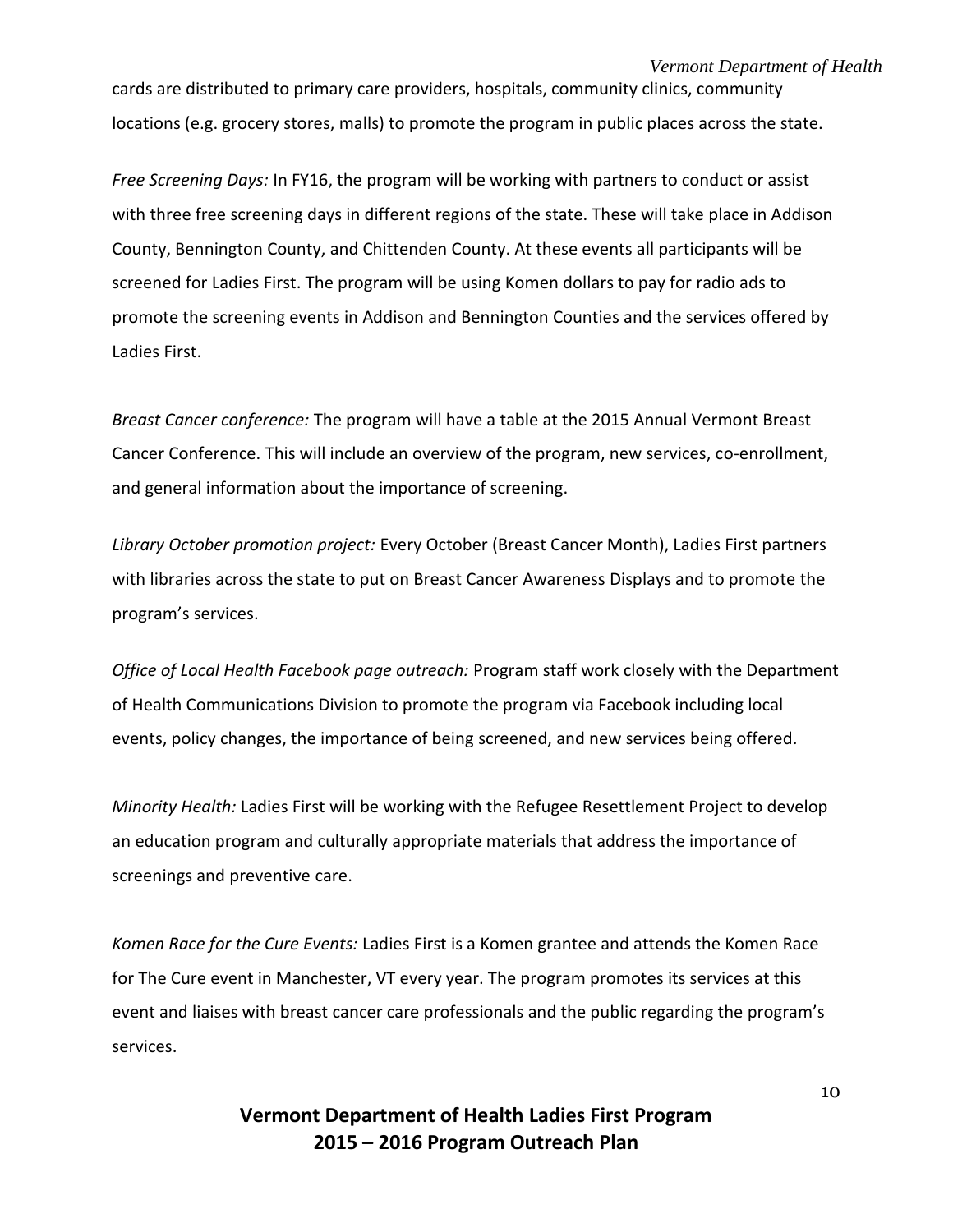*Local Health Events:* The program works with partners across the state to conduct outreach activities at other local events that are relevant to the program's mission. These events include American Cancer Society Relay for Life events, local Health Fairs facilitated by FQHCs, regional fairs and expositions, and more.

#### <span id="page-10-0"></span>**Health System Outreach**

*Health Connect Collaboration:* Ladies First is working with Health Connect to promote the program's services and the importance of co-enrollment with Health Connect. The program director meets with Health Connect outreach staff on a regular basis to discuss promotion of co-enrollment, training insurance navigators, and how to conduct in-reach to Health Connect

members who could be co-enrolled. Ladies First will be conducting at least one training for Health Connect navigator organizations (entities paid by the state to enroll women in Health Connect and Medicaid programs) in FY16. The program is submitting information regarding coenrollment to Health Connect navigator newsletters.

*Other Insurance Navigation Outreach:* The program has established a relationship with the state's largest navigator contractor, the Vermont Coalition of Clinics for the Uninsured (VCCU). Ladies First funds VCCU clinics to promote the program and ensure that when insurance navigation activities take place, women are screened for enrollment or co-enrollment with a Health Connect Program. Program staff will be visiting other insurance navigator organizations to promote co-enrollment and discuss ways to collaborate.

*Enrollment Activities in community clinics:* The program is currently funding outreach and inreach activities in Federally Qualified Health Centers (FQHCs). Enrollment staff have been trained and are required to screen new women for Ladies First and existing clients for coenrollment.

*Department of Health Access:* Ladies First is working closely with the Department of Vermont Health Access to promote the importance of breast and cervical cancer and heart health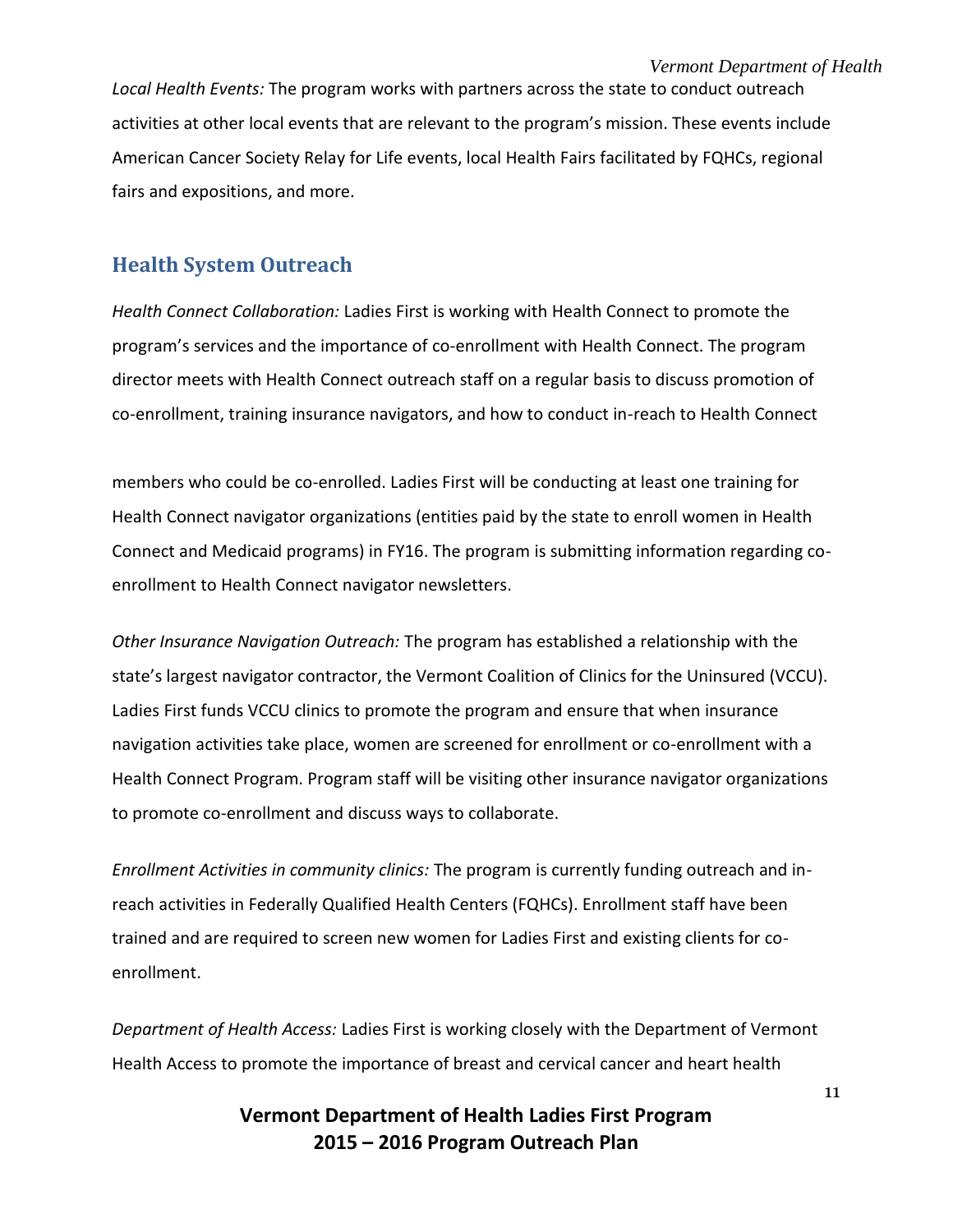screening, and to increase screening levels for Medicaid recipients. Although the program is not paying directly for Medicaid recipients to receive these screenings, it is committed to conducting outreach and in-reach activities to maximize screening in the Medicaid population. The program is currently working with Medicaid to fund part of a quality improvement position to be housed at Medicaid. It is anticipated that the position will identify Medicaid women due for screenings, will identify sub-populations in need of more intensive outreach, and will generally dedicate time to planning and quality improvement related to cancer and heart health screening in Vermont's Medicaid population.

*Provider Education:* Ladies First has a provider training website (separate from public/ consumer website) which provides significant information related to program policies and services, billing and coding rules, clinical algorithms, evidence based interventions, clinical policy changes, and other information of interest and relevance to the providers who serve the program. CME/ CEU eligible training modules are available on the website. Program staff also travel across the state to conduct one-on-one trainings with providers in FQHCs, private practices, and Free Clinics. The program anticipates visiting all FQHCs and Free Clinics in FY16. Since July 1, 2015, the program has visited Bennington, Rutland, Arlington, and Richford. Visits are planned to Newport, White River Junction, Saint Johnsbury, Saint Albans, and Springfield. These visits include meetings with clinics and Department of Health local staff to identify opportunities for outreach and collaboration.

### <span id="page-11-0"></span>**Conclusion**

It is anticipated that changes in federal policies affecting program activities, administration and budget regulations, will enable the program to reach significantly more women and that screening numbers will increase across the state. The program believes that co-enrollment with other insurance programs will increase, which will lead to a decrease in cost barriers associated with breast and cervical cancer diagnostic services.